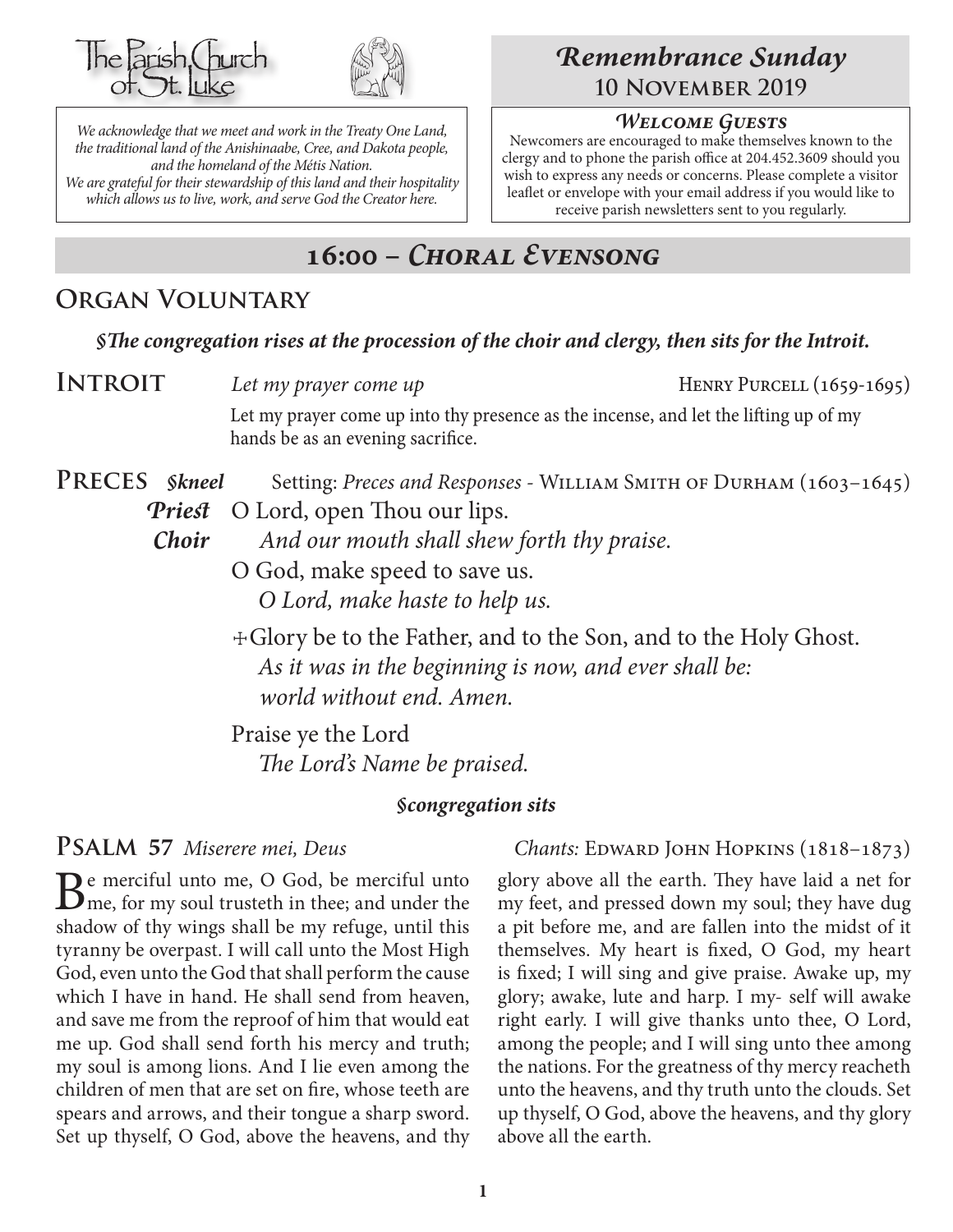#### **First Lesson** *Daniel 2.25–end*

Then Arioch quickly brought Daniel before the king<br>and said to him: 'I have found among the exiles from Judah a man who can tell the king the interpretation.' <sup>26</sup>The king said to Daniel, whose name was Belteshazzar, 'Are you able to tell me the dream that I have seen and its interpretation?' 27Daniel answered the king, 'No wise men, enchanters, magicians, or diviners can show to the king the mystery that the king is asking, <sup>28</sup>but there is a God in heaven who reveals mysteries, and he has disclosed to King Nebuchadnezzar what will happen at the end of days. Your dream and the visions of your head as you lay in bed were these: 29To you, O king, as you lay in bed, came thoughts of what would be hereafter, and the revealer of mysteries disclosed to you what is to be. <sup>30</sup>But as for me, this mystery has not been revealed to me because of any wisdom that I have more than any other living being, but in order that the interpretation may be known to the king and that you may understand the thoughts of your mind.<sup>31</sup>You were looking, O king, and lo! there was a great statue. This statue was huge, its brilliance extraordinary; it was standing before you, and its appearance was frightening. 32The head of that statue was of fine gold, its chest and arms of silver, its middle and thighs of bronze, <sup>33</sup>its legs of iron, its feet partly of iron and partly of clay. 34As you looked on, a stone was cut out, not by human hands, and it struck the statue on its feet of iron and clay and broke them in pieces. 35Then the iron, the clay, the bronze, the silver, and the gold, were all broken in pieces and became like the chaff of the summer threshing-floors; and the wind carried them away, so that not a trace of them could be found. But the stone that struck the statue became a great mountain and filled the whole earth. 36'This was the dream; now we will tell the king its interpretation. 37You, O king, the king of kings—to whom the God of heaven has given the kingdom, the power, the might, and the glory, <sup>38</sup>into whose hand he has given human beings,

#### **Magnificat** *(St. Luke 1.46–55) §stand*

Setting: Magnificat and Nunc dimittis in d minor - T.A. WALMISLEY (1814-1856)

My soul doth magnify the Lord, and my spirit<br>hath rejoiced in God my Saviour. For he hath regarded the lowliness of his handmaiden. For behold, from henceforth all generations shall call me blessed. For he that is mighty hath magnified me; and holy is his Name. And his mercy is on them that fear him throughout all generations. He hath showed strength with his arm; he hath scattered

wherever they live, the wild animals of the field, and the birds of the air, and whom he has established as ruler over them all—you are the head of gold. 39After you shall arise another kingdom inferior to yours, and yet a third kingdom of bronze, which shall rule over the whole earth. <sup>40</sup>And there shall be a fourth kingdom, strong as iron; just as iron crushes and smashes everything, it shall crush and shatter all these. 41As you saw the feet and toes partly of potter's clay and partly of iron, it shall be a divided kingdom; but some of the strength of iron shall be in it, as you saw the iron mixed with the clay. 42As the toes of the feet were part iron and part clay, so the kingdom shall be partly strong and partly brittle. 43As you saw the iron mixed with clay, so will they mix with one another in marriage, but they will not hold together, just as iron does not mix with clay.<sup>44</sup>And in the days of those kings the God of heaven will set up a kingdom that shall never be destroyed, nor shall this kingdom be left to another people. It shall crush all these kingdoms and bring them to an end, and it shall stand for ever; 45just as you saw that a stone was cut from the mountain not by hands, and that it crushed the iron, the bronze, the clay, the silver, and the gold. The great God has informed the king what shall be hereafter. The dream is certain, and its interpretation trustworthy.' <sup>46</sup>Then King Nebuchadnezzar fell on his face, worshipped Daniel, and commanded that a grain-offering and incense be offered to him. 47The king said to Daniel, 'Truly, your God is God of gods and Lord of kings and a revealer of mysteries, for you have been able to reveal this mystery!' <sup>48</sup>Then the king promoted Daniel, gave him many great gifts, and made him ruler over the whole province of Babylon and chief prefect over all the wise men of Babylon. 49Daniel made a request of the king, and he appointed Shadrach, Meshach, and Abednego over the affairs of the province of Babylon. But Daniel remained at the king's court.

the proud in the imagination of their hearts. He hath put down the mighty from their seat, and hath exalted the humble and meek. He hath filled the hungry with good things; and the rich he hath sent empty away. He remembering his mercy hath holpen his servant Israel; As he promised to our forefathers, Abraham and his seed for ever.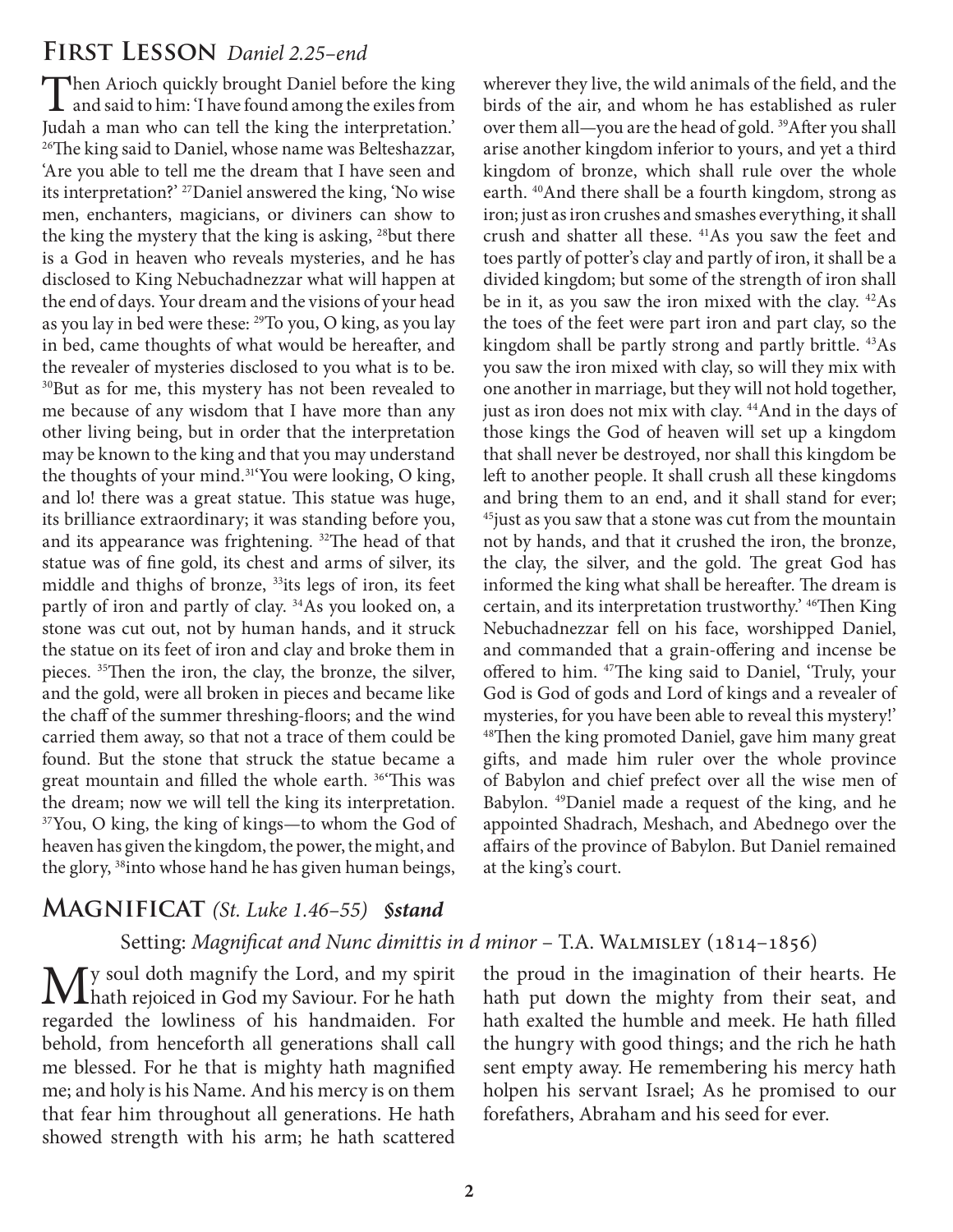## **Second Lesson** *James 1.12–end §sit*

Blessed is anyone who endures temptation. Such a Such as stood the test and will receive the crown of life that the Lord has promised to those who love him. <sup>13</sup>No one, when tempted, should say, 'I am being tempted by God'; for God cannot be tempted by evil and he himself tempts no one. <sup>14</sup>But one is tempted by one's own desire, being lured and enticed by it; <sup>15</sup>then, when that desire has conceived, it gives birth to sin, and that sin, when it is fully grown, gives birth to death. 16Do not be deceived, my beloved. 17Every generous act of giving, with every perfect gift, is from above, coming down from the Father of lights, with whom there is no variation or shadow due to change. <sup>18</sup>In fulfilment of his own purpose he gave us birth by the word of truth, so that we would become a kind of first fruits of his creatures. 19You must understand this, my beloved: let everyone be quick to listen, slow to speak, slow to anger;

<sup>20</sup>for your anger does not produce God's righteousness. <sup>21</sup>Therefore rid yourselves of all sordidness and rank growth of wickedness, and welcome with meekness the implanted word that has the power to save your souls. 22But be doers of the word, and not merely hearers who deceive themselves. 23For if any are hearers of the word and not doers, they are like those who look at themselves in a mirror; <sup>24</sup>for they look at themselves and, on going away, immediately forget what they were like. <sup>25</sup>But those who look into the perfect law, the law of liberty, and persevere, being not hearers who forget but doers who act—they will be blessed in their doing. <sup>26</sup>If any think they are religious, and do not bridle their tongues but deceive their hearts, their religion is worthless. <sup>27</sup>Religion that is pure and undefiled before God, the Father, is this: to care for orphans and widows in their distress, and to keep oneself unstained by the world.

prepared before the face of all people; To be a light to lighten the Gentiles, and to be the glory

#### **Nunc Dimittis** *(St. Luke 2.29–32) §stand*

Lord, now lettest thou thy servant depart<br>Lin peace, according to thy word. For mine eyes have seen thy salvation, which thou hast

#### **Apostles' Creed** *§remain standing - said by all*

- *Priest* I believe in God,
	- *All* **the Father Almighty, Maker of heaven and earth: And in Jesus**  Christ his only Son our LORD, Who was conceived by the Holy **Ghost, Born of the Virgin Mary, Suffered under Pontius Pilate, Was crucified, dead, and buried: He descended into hell; The third day he rose again from the dead; He ascended into heaven, And sitteth on the right hand of God the Father Almighty; From thence he shall come to judge the quick and the dead. I believe in the Holy Ghost; The holy Catholic Church; The Communion of**  Saints; The Forgiveness of sins;  $\pm$ The Resurrection of the body, **And the Life everlasting. Amen.**

of thy people Israel.

#### **Versicles & Lesser Litany** *§congregation kneels, the priest and choir standing*

*Priest* The Lord be with you.

*Choir And with thy spirit.*

Let us pray.

 *Lord, have mercy upon us. Christ have mercy upon us. Lord, have mercy upon us.*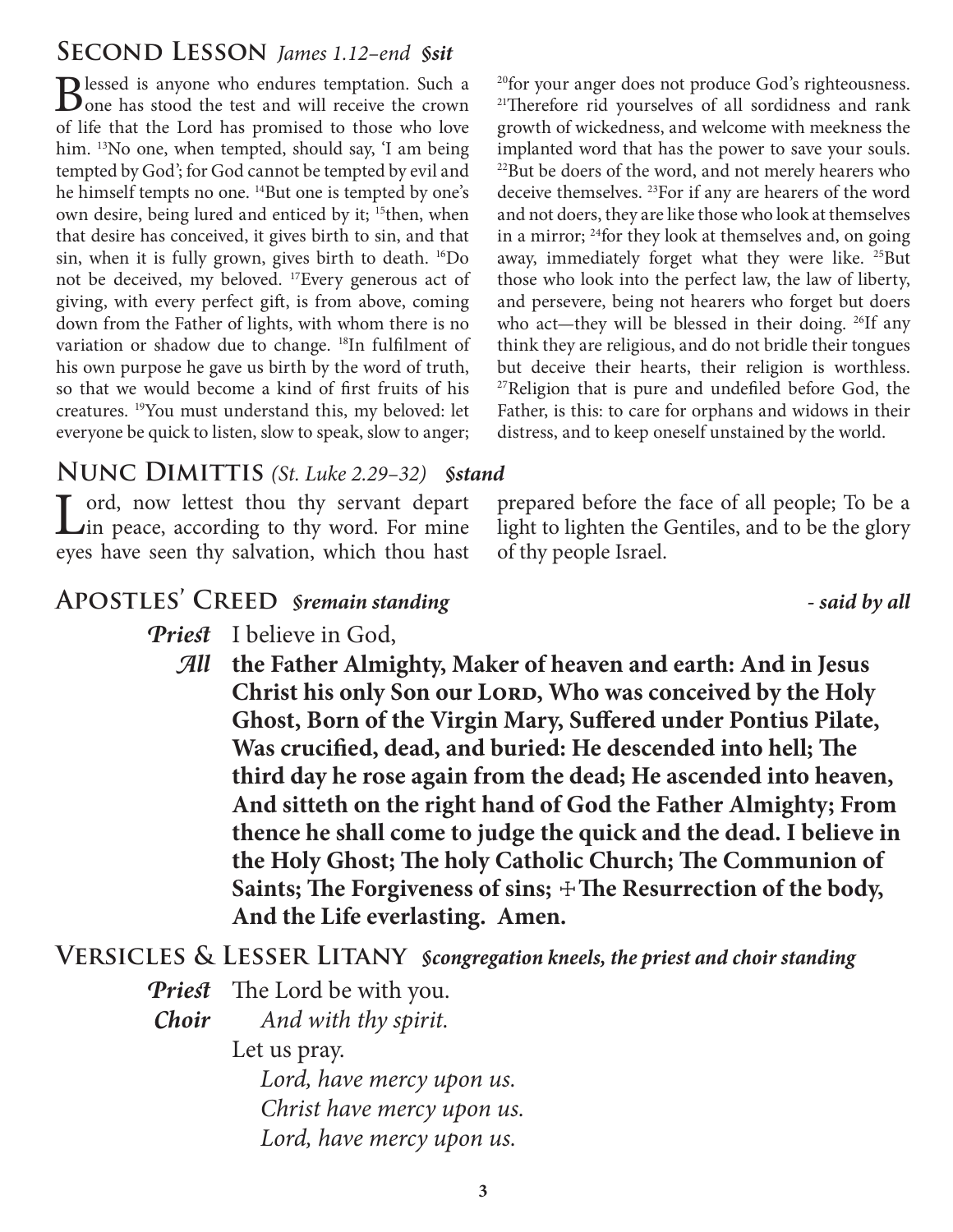# **Lord's Prayer** *- said by all*

*All* **Our Father, who art in heaven, hallowed be thy name, thy kingdom come, thy will be done, on earth as it is in heaven. Give us this day our daily bread. And forgive us our trespasses, as we forgive those who trespass against us. And lead us not into temptation, but deliver us from evil. For thine is the kingdom, the power, and the glory, for ever and ever.** *Amen.*

## **Suffrages**

- *Priest* O Lord, shew thy mercy upon us.
- *Choir And grant us thy salvation.*

O Lord, save the Queen.  *And mercifully hear us when we call upon thee.* Endue thy ministers with righteousness.  *And make they chosen people joyful.* O Lord, save thy people.

 *And bless thine inheritance.*

Give peace in our time, O Lord.  *Because there is none other that fighteth for us, but only thou, O God.*

O God, make clean our hearts within us.  *And take not thy Holy Spirit from us.*

**First Collect** *Twenty-first Sunday after Pentecost*

*Priest* Grant, we beseech thee, merciful Lord, to thy faithful people pardon and peace; that they .may be cleansed from all their sins, and serve thee with a quiet mind; through Jesus Christ our Lord. *Amen.*

## **Second Collect** *for Peace*

*Priest* O God, from whom all holy desires, all good counsels, and all just works do proceed, Give unto thy servants that peace which the world cannot give; that our hearts may be set to obey thy commandments, and also that by thee we being defended from the fear of our enemies may pass our time in rest and quietness; through the merits of Jesus Christ our Saviour. *Amen.*

**Third Collect** *for Aid against all Perils*

*Priest* Lighten our darkness, we beseech thee, O Lord; and by thy great mercy defend us from all perils and dangers of this night; for the love of thy only Son, our Saviour Jesus Christ. *Amen.*

#### *§all are seated*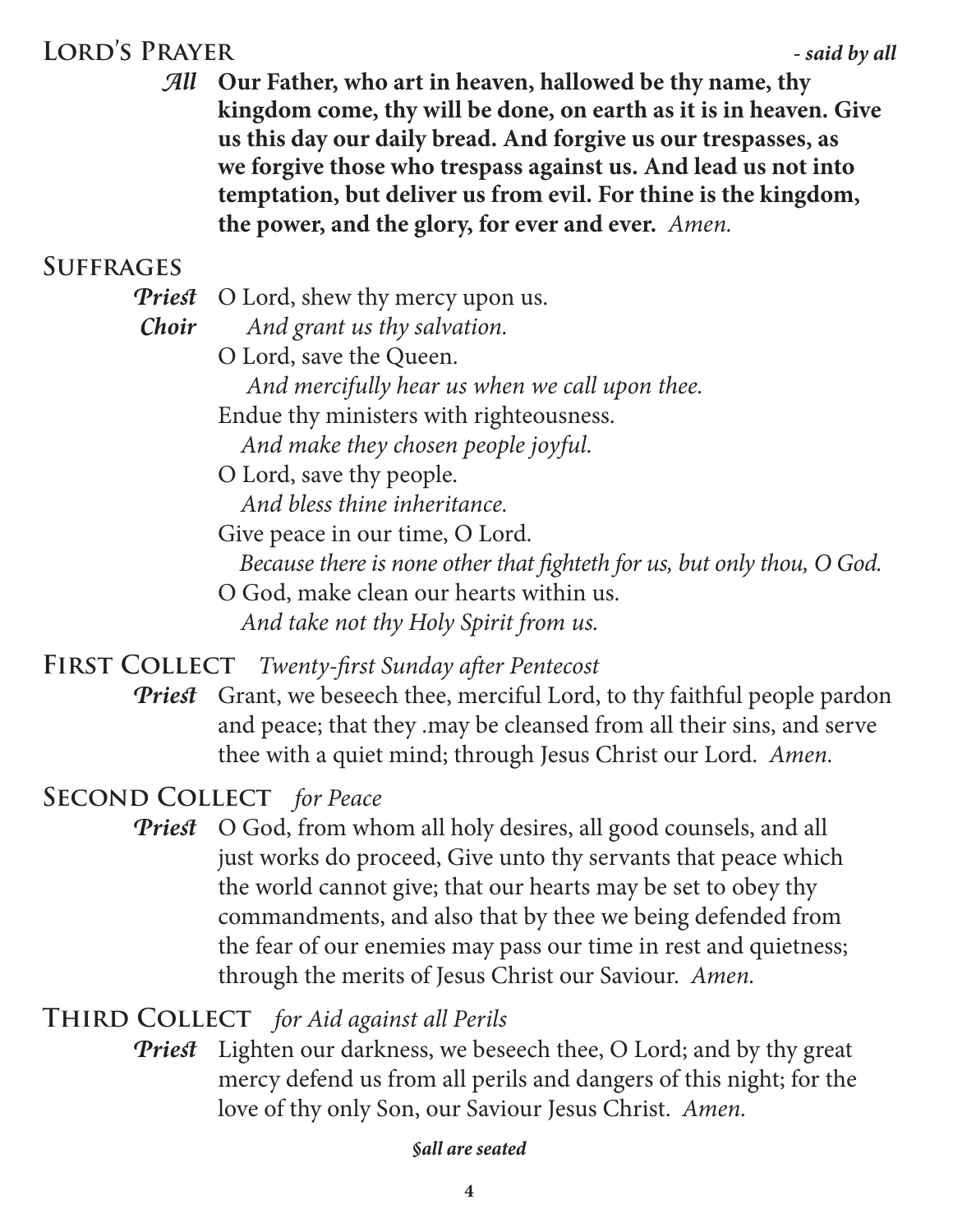ANTHEM *The souls of the righteous Text:* Wisdom 3.1; *Music: H. Hugh Bancroft* (1904–1988)

The souls of the righteous are in the hand of God, and there shall no torment touch them. In the sight of the unwise they seem to die; and their departure is taken for misery. But they are at rest, they are at rest. The souls of the righteous are in the hand of God; the hand of God*.*

#### **Prayer** *for the Queen and the Commonwealth §kneel*

**Priest** Almighty God, the fountain of all goodness, we humbly beseech thee to bless our Sovereign Lady, Queen Elizabeth, the Parliaments of the Commonwealth, and all who are set in authority under her; that they may order all things in wisdom, righteousness, and peace, to the honour of thy holy Name, and the good of thy Church and people; through Jesus Christ our Lord. *Amen.*

# **Prayer** *for the Clergy and People*

*All* **Almighty and everlasting God, from whom cometh every good and perfect gift: Send down upon our Bishops and Clergy, and all Congregations committed to their charge, the healthful Spirit of thy grace; and that they may truly please thee, pour upon them the continual dew of thy blessing. Grant this, O Lord, for the honour of our Advocate and Mediator, Jesus Christ.** *Amen.*

## **Prayer** *at Eventide*

*All* **O Lord, support us all the day long of this troublous life, until the shadows lengthen and the evening comes, the busy world is hushed, the fever of life is over, and our work is done. Then, Lord, in thy mercy, grant us safe lodging, a holy rest, and peace at the last; through Jesus Christ our Lord.** *Amen.*

*§During the hymn following, a collection will be received.*

**HYMN** *O valiant hearts Sstand* THE SUPREME SACRIFICE 10 10 10 10 new english hymnal - *Text:* J.S. Arkwright (1872–1954) *Music:* CHARLES HARRIS (1865-1936)

## *Melody and text overleaf*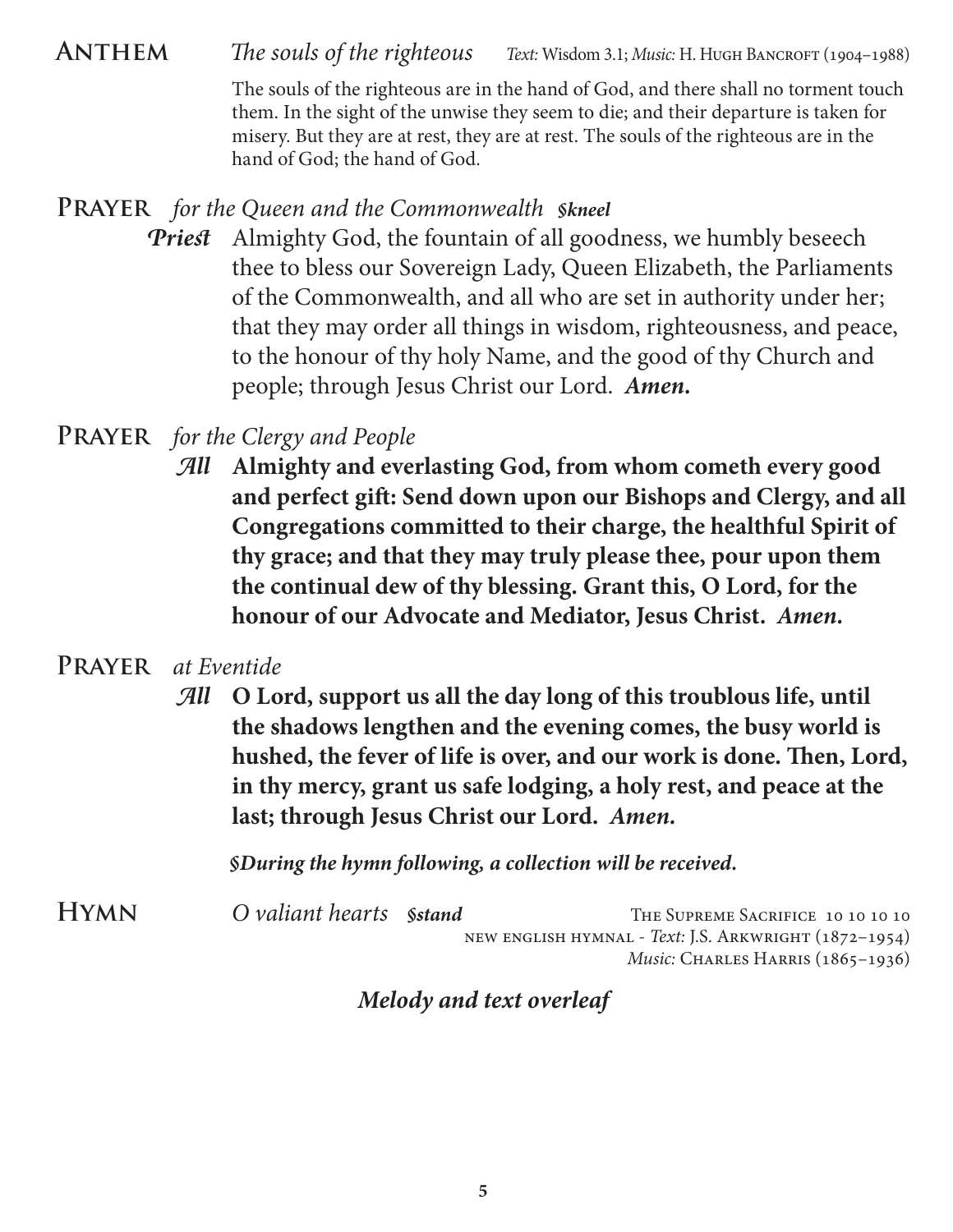

- **1 O valiant hearts, who to your glory came through dust of conflict and through battle flame; tranquil you lie, your knightly virtue proved, your memory hallowed in the land you loved.**
- **2 Proudly you gathered, rank on rank, to war, as who had heard God's message from afar; all you had hoped for, all you had, you gave to save mankind—yourself you scorned to save.**
- **3 Long years ago, as earth lay dark and still, rose a loud cry upon a lonely hill, while in the frailty of our human clay, Christ, our redeemer, passed the self-same way.**
- **4 Still stands his cross from that dread hour to this, like some bright star above the dark abyss; still, through the veil, the victor's pitying eyes look down to bless our lesser Calvaries.**
- **5 These were his servants, in his steps they trod, following through death the martyred Son of God: victor he rose; victorious too shall rise they who have drunk his cup of sacrifice.**
- **6 O risen Lord, O shepherd of our dead, whose cross has bought them and whose staff has led, in glorious hope their proud and sorrowing land commits her children to thy gracious hand.**

## **Offertory Sentence**

- *Priest* All things come of thee, O Lord.
	- *All* **And of thine own have we given thee.**

## **Prayer** *a General Thanksgiving §all kneel*

- *Priest* Let us pray.
	- *All* **Almighty God, Father of all mercies, We thine unworthy servants do give thee most humble and hearty thanks For all thy goodness and loving-kindness To us and to all people; We bless thee for our**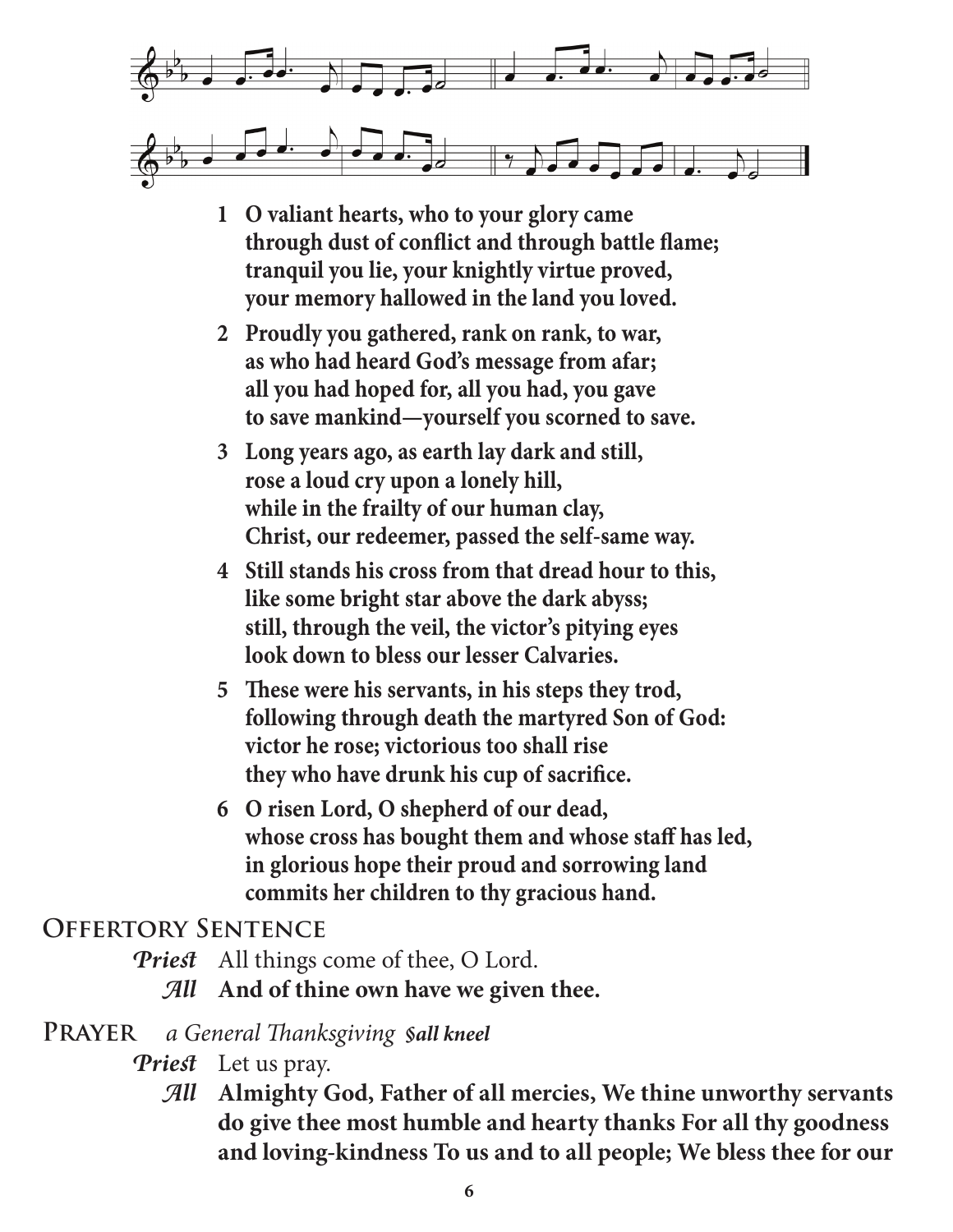**creation, preservation, and all the blessings of this life; But above all for thine inestimable love In the redemption of the world by our Lord Jesus Christ; For the means of grace, And for the hope of glory. And we beseech thee, give us that due sense of all thy mercies, That our hearts may be unfeignedly thankful, And that we show forth thy praise, Not only with our lips, but in our lives; By giving up ourselves to thy service, And by walking before thee in holiness and righteousness all our days; Through Jesus Christ our Lord, To whom, with thee and the Holy Ghost, be all honour and glory, world without end. Amen.**

- **Prayer** *of St. Chrysostom*
	- *All* **Almighty God, who hast given us grace at this time with one accord to make our common supplications unto thee; and dost promise that when two or three are gathered together in thy Name thou wilt grant their requests: Fulfil now, O Lord, the desires and petitions of thy servants, as may be most expedient for them; granting us in this world knowledge of thy truth, and in the world to come life everlasting. Amen.**

# **The Grace**

- **Priest**  $\pm$ The grace of our Lord Jesus Christ, and the love of God, and the fellowship of the Holy Ghost, be with us all evermore. *Amen.*
- **HYMN** *And did those feet in ancient times §stand* JERUSALEM 8888 D n.e.h. - *Text:*William Blake (1757–1827) *Music:* Charles Hubert Hastings Parry (1848-1918)
	- **1 And did those feet in ancient time walk upon England's mountains green? And was the holy Lamb of God on England's pleasant pastures seen?**
	- **2 And did the countenance divine shine forth upon our clouded hills? And was Jerusalem builded here among these dark satanic mills?**
	- **3 Bring me my bow of burning gold: bring me my arrows of desire: Bring me my spear: O clouds unfold! bring me my chariot of fire.**
	- **4 I will not cease from mental fight nor shall my sword sleep in my hand, till we have built Jerusalem in England's green and pleasant land.**

**Organ Voluntary**

**Sunday 22 December -** *A Festival of Nine Lessons and Carols Reception to follow in Church House.*